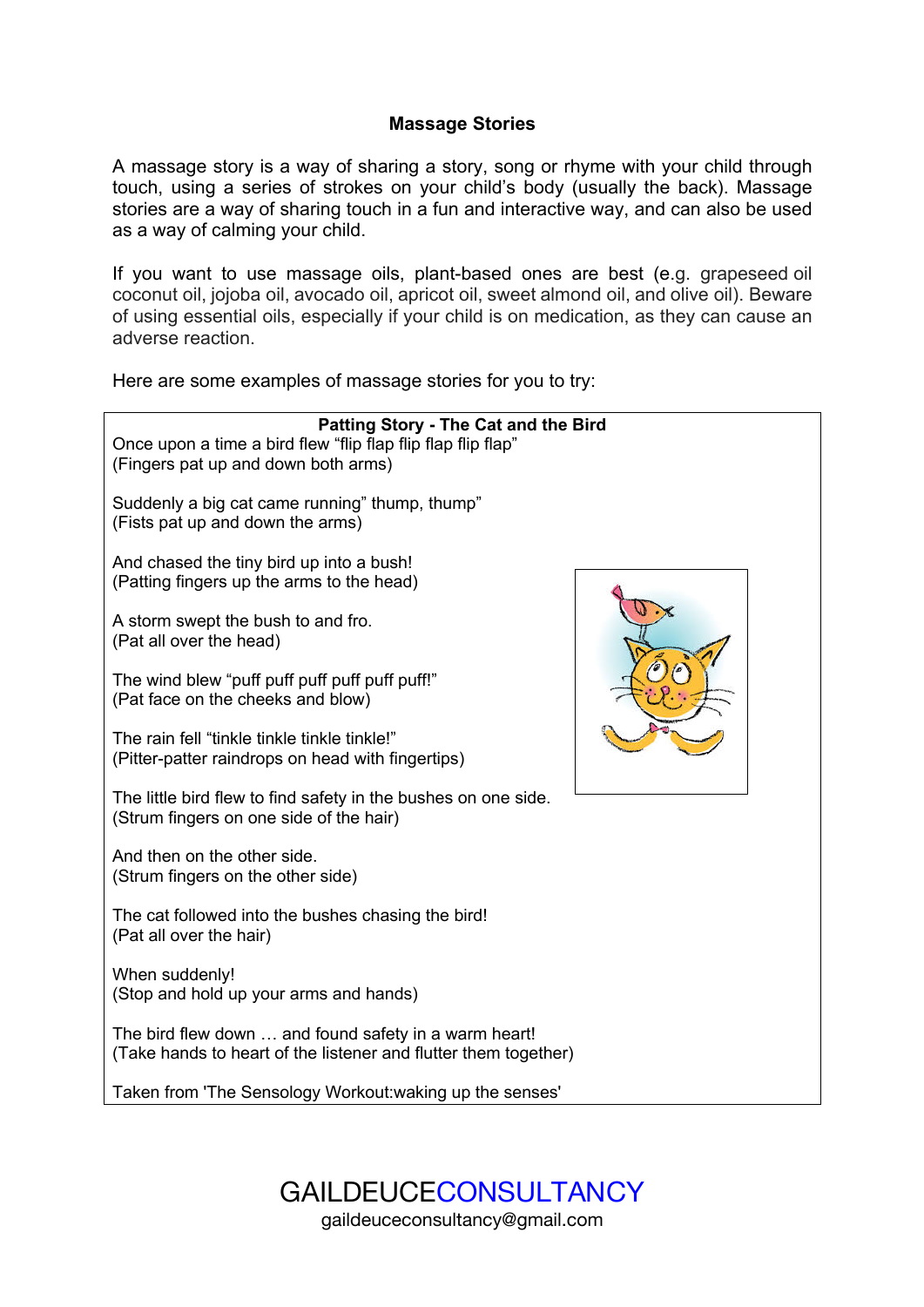### **Weather Massage**

Once there was a big yellow sun *One hand on the shoulder, the other hand makes clockwise circles on the back*

that warmed the whole world. *Make sun rays to the side of where the circle has been 'drawn'*

But clouds appeared and covered the sun. *Small circles with finger tips*

Then came the wind, which blew and blew harder and harder *Move hands across back applying increasingly firmer pressure*

until the wind turned into a tornado and hurricane. *Make vigorous circles on back using finger tips*

Then came lightening *Make 'lightening' zig zags with finger tips*

and thunder. *Pat on the back with cupped hands*

Next came the rain. *Stroke down the back beginning at the shoulders*

It rained harder and harder *As above, increasing the pressure*

until the rain turned to hail. *Patter on the back using finger tips*



Then it began to snow and everything was white and beautiful, *Press slowly and lightly with fingers over the back*

the only thing to see was the cat that climbed the roof of the house *Starting at the base of the spine, to one side of the spine, not on the bones, roll hand up towards the neck*

Finally, a fog appeared and everything became still. *Lay hands still on the back*

The sun came out and burned the fog away and warmed the earth once more *Begin at the centre of the back. Slowly make a circle, getting bigger and bigger, finish by rubbing shoulders then laying hands still on the shoulders.*

Based on a massage story by Toni McGloin and Jan Nation, Fordwater School, Chichester

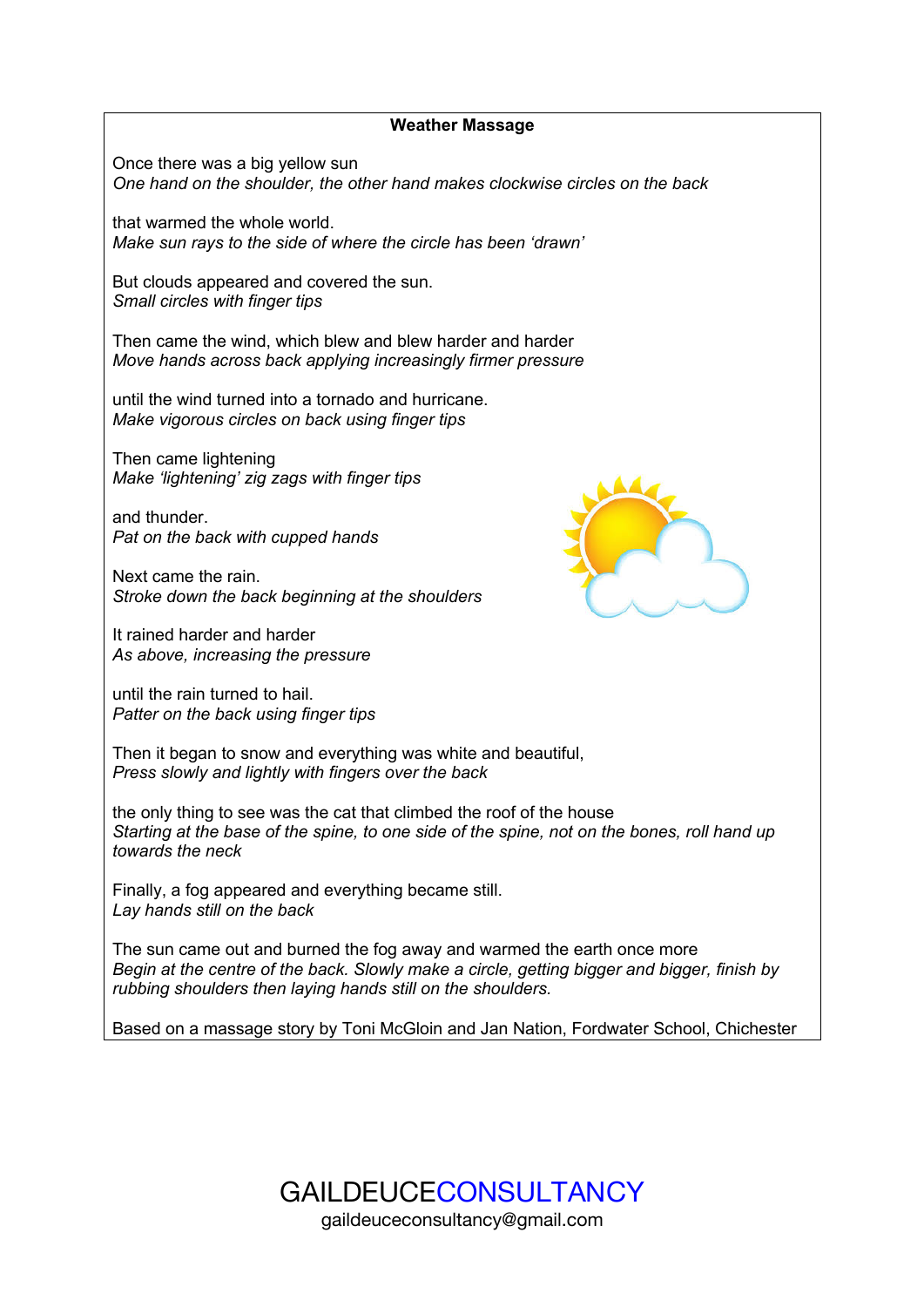## **The Butterfly massage story (adapted from the original by Sonia Murray)**

### **Materials**

Basket containing fabric butterflies (including shiny textures) and caterpillars A collection of twigs and leaves Tissue paper/fabric/ real flowers (artificial flowers to be scented) Soft pastry brush

### **Beginning the session**

Exploring the butterflies and caterpillars together.



Once upon a time there was a tiny caterpillar who went for a walk. Sometimes he walked this way……*Walk your fingers in a clockwise direction around the back of the child's hand*

Sometimes he walked that way. *Walk your fingers in the other direction around the back of the child's hand*

Sometimes the caterpillar had to climb up a plant. *Walk your fingers slowly and firmly up the back of the child's hands from the fingertips to the wrist*

When he reached the top he looked around to see what he could see. *Gently stroke the palm of your hand in a clockwise direction over the back of the child's hand*

Then he looked the other way. *Gently stroke the palm of your hand in the other direction over the back of the child's hand*

The caterpillar decided to climb down and find a place to build his cocoon. *Walk your fingers slowly and firmly back down the back of the child's hands from the wrist to the fingertips*

On his way the caterpillar crawled over twigs, leaves. *With your forefinger and thumb, starting with the little finger squeeze gently down the side of each finger/thumb to the fingertip. Use hand under hand explore twigs and leaves*

The little caterpillar reached a flower that smelt beautiful. *Using hand under hand explore flowers/rose petals etc. and offer them to the child to smell*

The little caterpillar decided to build his cocoon (house) here. He added layers and layers to make it safe and strong. *Place the palms of your hands either side of the child's and stroke repeatedly from the wrists to the fingertips*

After a while the little caterpillar had grown and needed to push his way out of the cocoon. *Gently rub your thumbs from the centre of the child's hand outwards in firm strokes*

When he climbed out of his cocoon the little caterpillar realised he was very different and had grown beautiful wings. He flapped his wings. *Gentle brushing on the back of the hand with a soft pastry brush*

Then with a gentle whoosh of air, he flapped his wings and flew away *Blow gently on the back of the child's hands*

*Place your hands on the child's shoulders and firmly stroke down to the hands saying the story has finished*



gaildeuceconsultancy@gmail.com